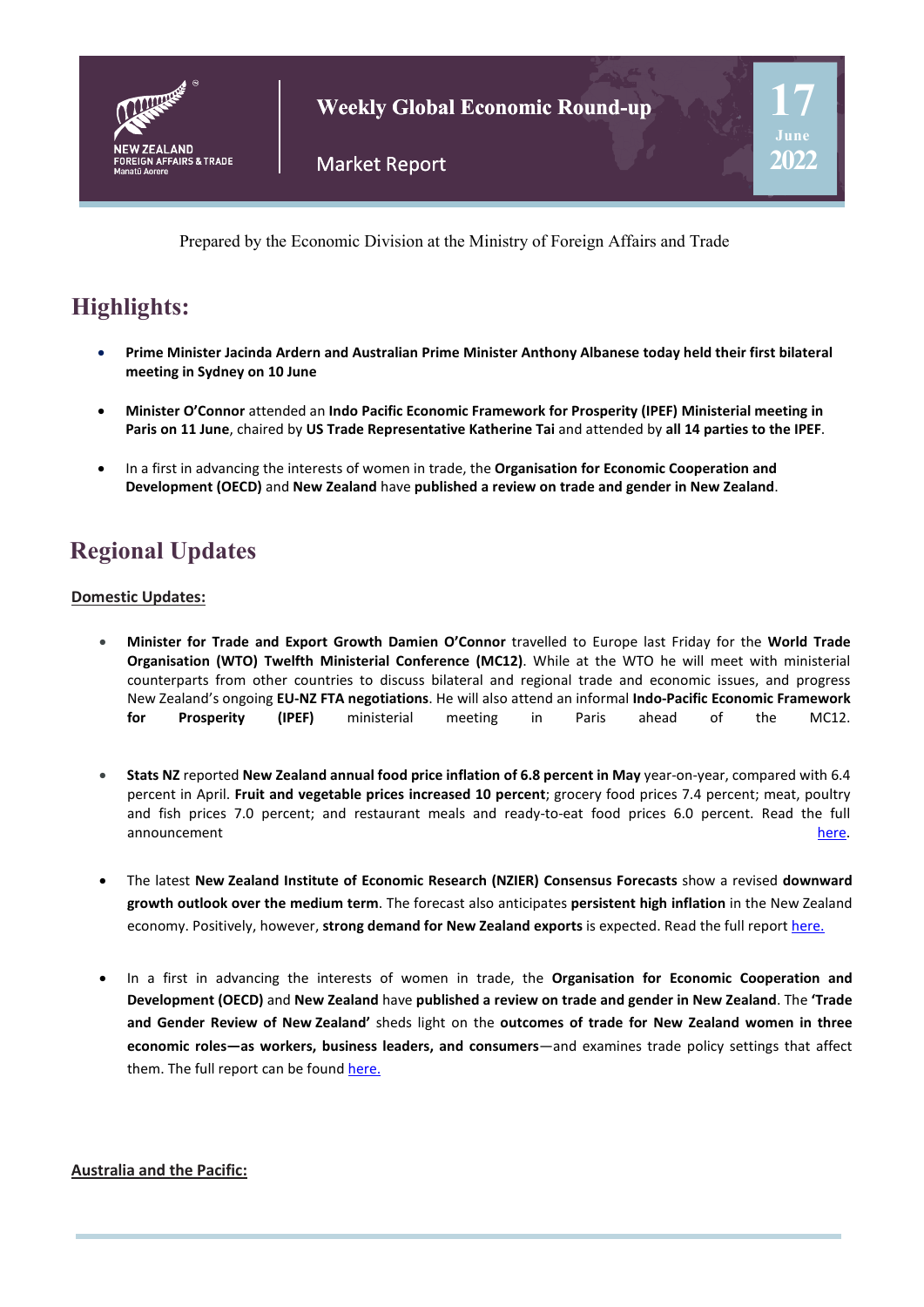- **Prime Minister Jacinda Ardern and Australian Prime Minister Anthony Albanese held their first bilateral meeting in Sydney on 10 June**. The Prime Minister was the first head of government to meet with Prime Minister Albanese in Australia since the he took office. In the post-talk[s press conference,](https://www.pm.gov.au/media/press-conference-sydney) both Prime Ministers expressed a commitment to take the trans-Tasman relationship to 'new heights' and strengthen cooperation in the mutual interests of both our nations. In particular, they highlighted the importance of working with Pacific partners to tackle issues such as climate change and an increasingly contest strategic environment.
- **Prime Minister Jacinda Ardern had a warm and productive meeting with Samoa Prime Minister Fiamē Naomi Mata'afa in Wellington**, on Tuesday 14 June. **The Prime Ministers** reflected on the **close and enduring relationship the two countries** have shared in the **60 years** since the signing of the **Treaty of Friendship**, and since Samoa gained independence. The Prime Ministers **issued a Joint Statement** acknowledging the **strong cooperation on COVID-19 and vaccines**, a commitment to work together to **navigate post-pandemic economic challenges**, the importance of **regional unity**, and the **pre-eminent role of existing regional architecture**, such as the **Pacific Island Forum**.
- **Foreign Minister Nanaia Mahuta and Australian Foreign Minister Penny Wong met on 16 June for their first bilatera[l Foreign Minister Consultations](https://www.beehive.govt.nz/release/reconnecting-across-tasman-australia-%E2%80%93-aotearoa-new-zealand-foreign-minister-consultations) in Wellington.** The Ministers welcomed the opportunity to meet in person for the first time and discussed the trans-Tasman relationship as well as a wide range of global issues.

#### **Asia:**

- **China has (re)-tightened COVID-19 restrictions in Beijing and Shanghai after new cases were discovered over the weekend.** The increase in case numbers comes just days after restrictions were eased in China's two major cities.
- This year's **ASEAN-CER Integration Partnership Forum (IPF)** will take place online on **20 June**. The IPF offers an opportunity for **New Zealand, Australia** and **ASEAN** to share their experiences of regional **economic integration** in an informal setting. It is a complement to the implementation (and now upgrading) of the **ASEAN-Australia-New Zealand Free Trade Agreement (AANZFTA),** offering the chance for informal exploration and sharing of best practices on topical issues. This year's meeting will focus on **trade and sustainable development**. Speakers will be drawn from senior ranks of officialdom, academia and business in **New Zealand, Australia and ASEAN**, as well as from global thought-leaders and institutions.

#### **Americas:**

- **Minister O'Connor** attended an **Indo Pacific Economic Framework for Prosperity (IPEF) Ministerial meeting in Paris on 11 June**, chaired by **US Trade Representative Katherine Tai** and attended by **all 14 parties to the IPEF**. USTR Tai set out her vision for the **Trade Pillar of the Framework**, and described the IPEF as the '**new paradigm' for globalisation** that would ensure a worker-centered framework for the **Indo-Pacific**.
- **US annual inflation surpassed expectations, reaching 8.6 percent for May as measured by the Consumer Price Index (CPI).** In response to inflation concerns, the US Federal Reserve announced a 0.75 interest rate increase on Wednesday 15 June, the central bank's biggest rate increase since 1994.

#### **Multilateral:**

• The **Trade Ministers of the European Union**, **Ecuador, Kenya** and **New Zealand** have agreed to work jointly to forge an inclusive **Coalition of Trade Ministers on Climate**. This reflects their shared commitment to bringing the fight against climate change to the forefront of trade policy. The **Ministers** want to enhance **Ministerial-level dialogue** so trade and trade policies can support the **Paris climate goals**, **sustainable development, environmental sustainability** and a just transition. The co-leads will meet in **July** to decide on the next steps for the creation of this new coalition.

### **Market reports released this week**